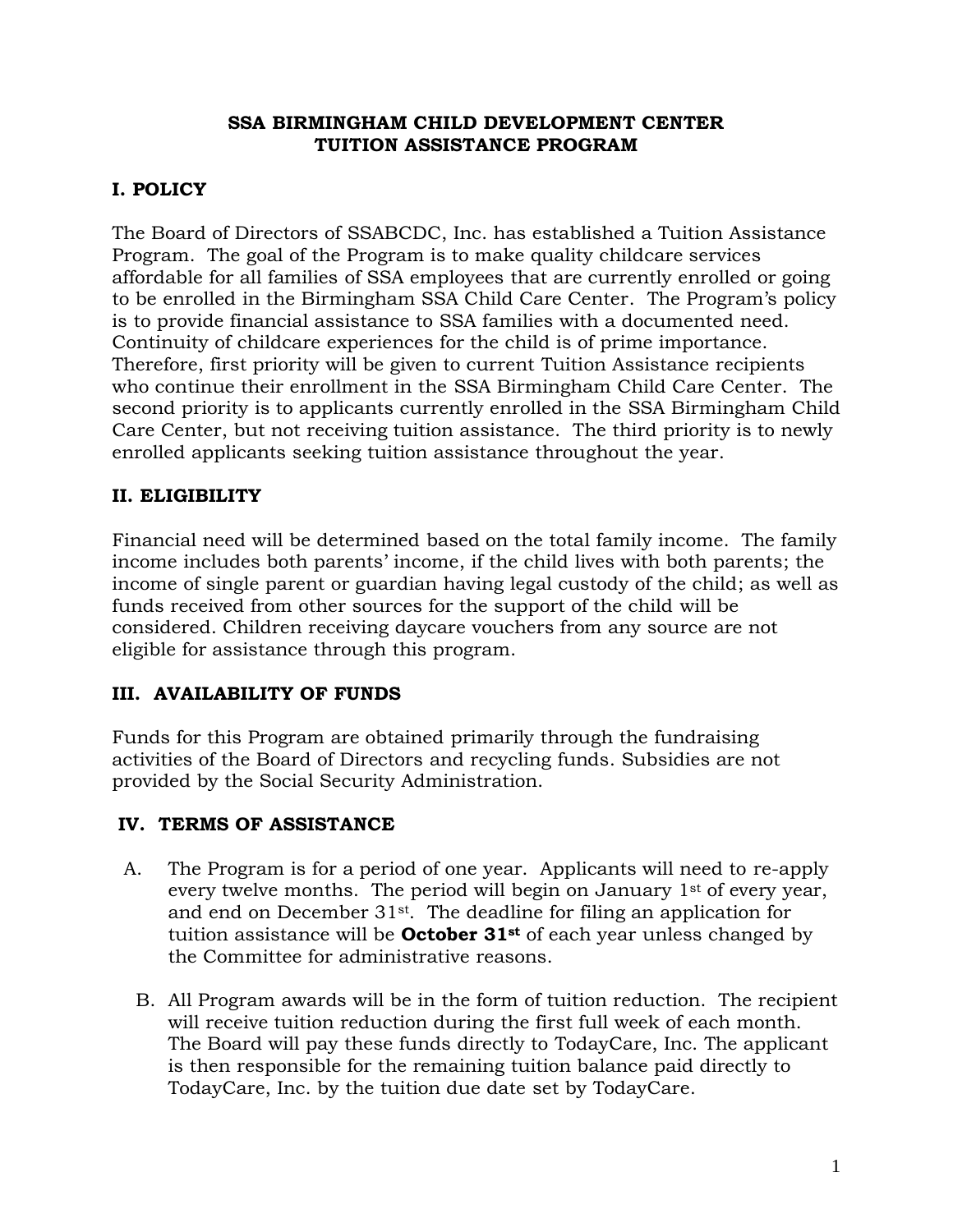- C. Childcare center application enrollment fees, late pickup charges, and other miscellaneous fees are not included in the Program.
- D. Applications will also be considered at times other than the initial review on a case-by-case basis, as funding is available. Tuition assistance granted for these applications will be granted only until December 31st of the current year.
- E. To remain eligible for tuition assistance participants must remain current in their payments to TodayCare, inform to the Board immediately of enrollment date changes, and participate in fundraising activities for the Center throughout the year (minimum 2 hours per year). Failure to comply with section E requirements could result in disqualification from the Tuition Assistance program.

# **V. APPLICATION PROCEDURES**

- A. An applicant for tuition assistance must submit the following information:
	- 1. A **completed** application, signed by parent/parents/guardian(s) (signatures certify that all information is **complete, correct and true**);
	- 2. Copies of pay/earnings statements from every job for the last two pay periods from each person contributing to the household and/or child;
	- 3. A copy of the W2s from the previous year, and federal and state income tax returns filed for the past year for anyone contributing to the support of the child and household;
	- 4. Documents granting tuition assistance for the child from other sources, i.e., parent's employer, etc., and,
	- 5. Any other supporting documentation needed for income verification.

All information is confidential and will be used solely to determine eligibility for tuition assistance.

Every applicant will be given equal consideration without regard to race, creed, color, national origin, sex, age or handicap.

B. The completed application, along with **all** supporting documentation, should be forwarded to: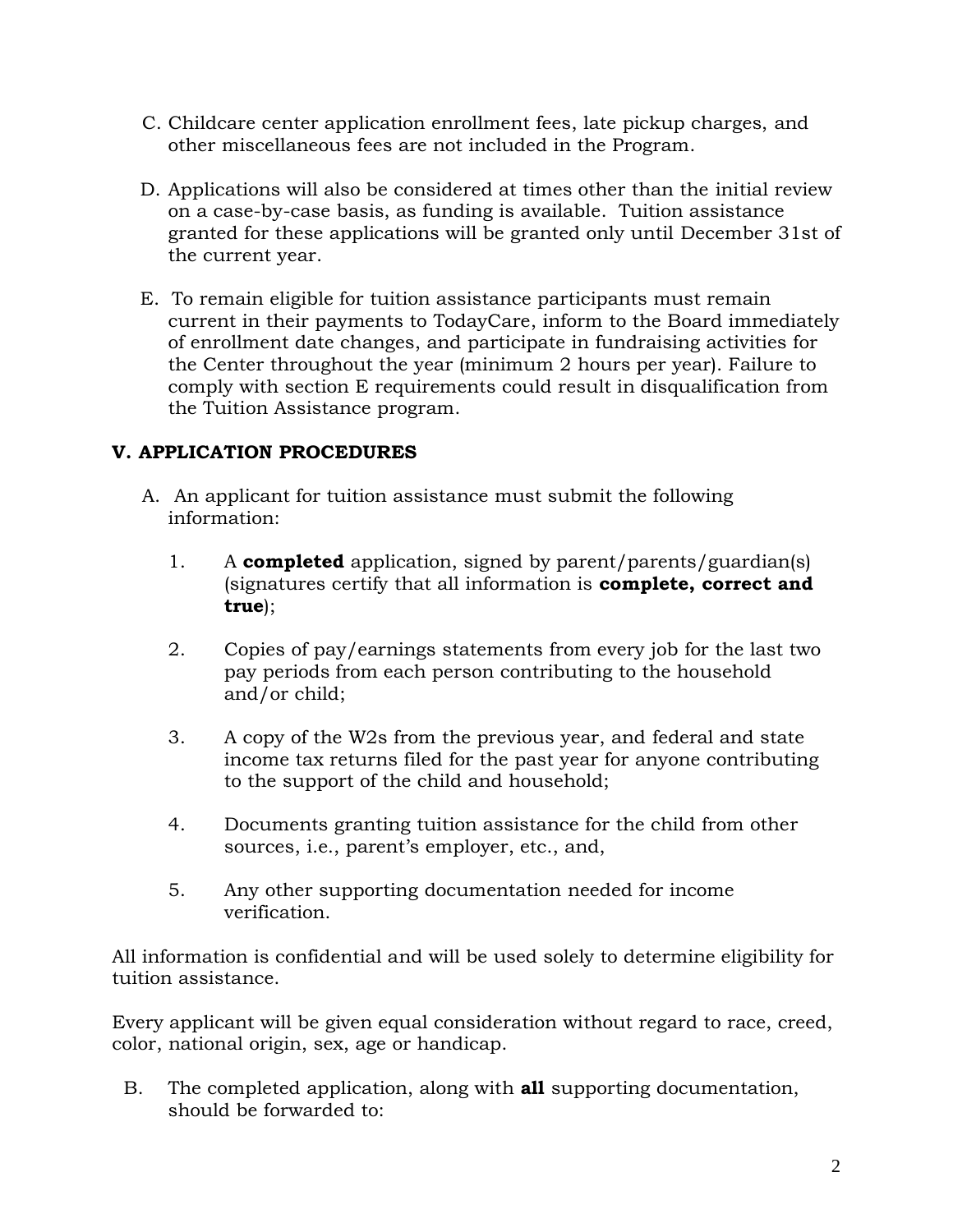SSA Childcare Liaison Tuition Assistance Committee c/o Michelle Brown 1200 Rev Abraham Woods Jr. Blvd Birmingham, AL 35285

C. The deadline for submitting applications will be **October 31st** (or a date determined by the Committee) of each year for the following calendar year beginning January 1st .

#### **VI. REVIEW PROCEDURES**

- A. The Tuition Assistance Committee is appointed by the Board to consider applications and distribute funds that are allocated. The Committee shall include the Treasurer, who will serve as chairperson, and three voting Board members.
- B. The Committee will meet and a determination will be made no later than November 21st in order to have a decision prior to commencement of the new calendar year (January 1st).
- C. All information provided by the applicant will be kept strictly confidential, unless otherwise required by law.
- D. In the event that the need-based scholarship funds are lower than projected, it may be necessary to adjust some or all awards. If this occurs, the Committee Chairperson will notify the recipients affected as soon as possible.
- E. The Committee may request that the applicant supply additional information. Such requests will be handled through the Committee.
- F. Rejected applicants may reapply for tuition assistance at the next application deadline (October 31st) or at the point a significant change in family circumstances occurs.
- G. The applicant will be required to report any change of financial situation, marital status, etc. to the Committee Chairperson within 30 days of that change(s).

## **VII. EVALUATION CRITERIA**

It is important that the Tuition Assistance Committee recognize that some of the decisions to grant tuition assistance are subjective. It is not always a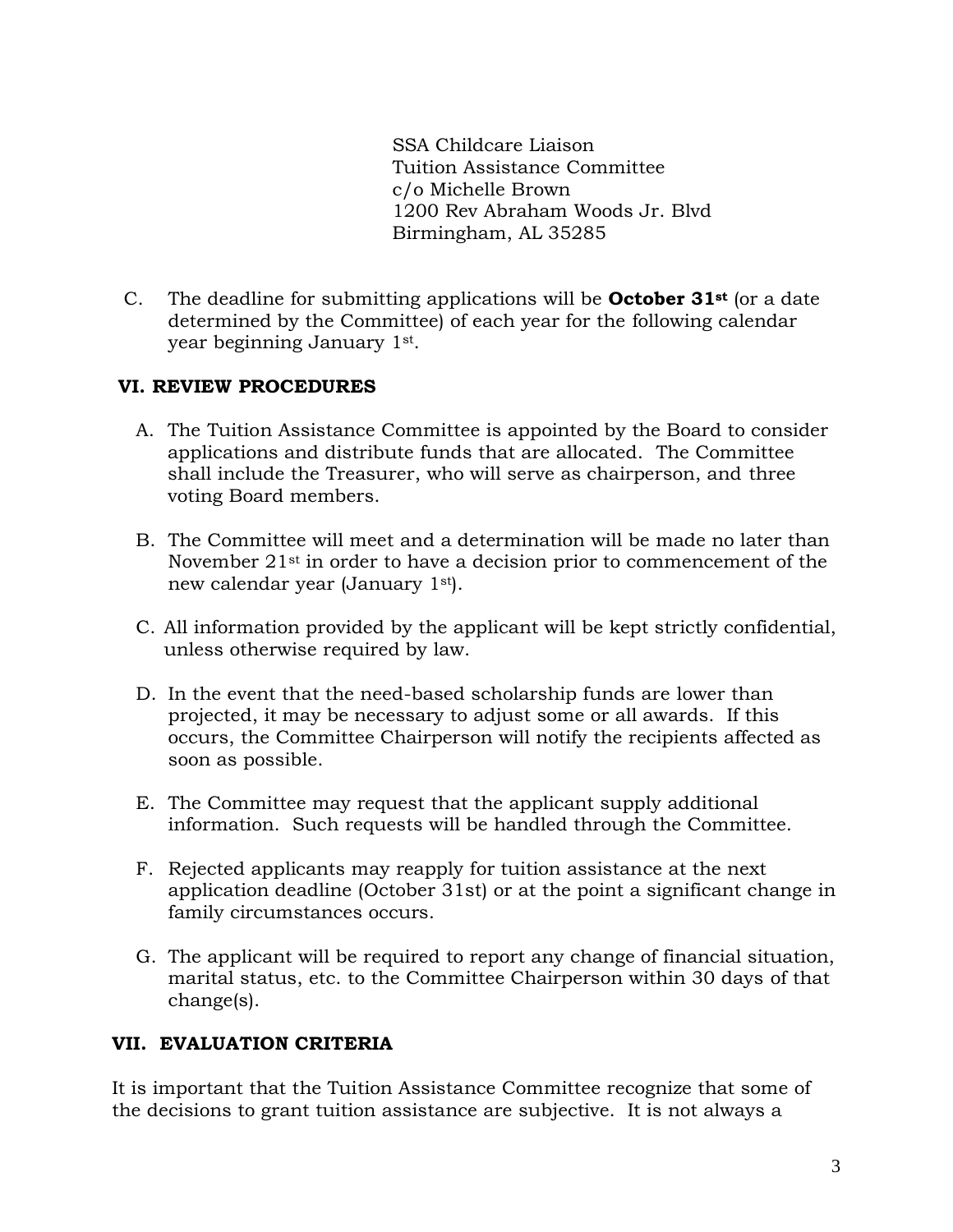simple, clear-cut decision. For instance, the Committee will take into consideration all unusual circumstances brought to its attention prior to making a final decision.

- A. Evaluation and review criteria shall include, but may not be limited to:
	- 1. Family gross income,
	- 2. Family's other income;
	- 3. Amount of money available to the Board;
	- 4. Multiple children per family (separate application needed per child);
	- 5. Total number of applicants; and
	- 6. Relative need among applicants.
- B. Tuition assistance will be awarded on an individual basis based on need and fund availability of the Board.

The total family income will be used to determine the amount of tuition assistance. **If total family income exceeds \$70,000.00, no assistance will be provided.**

## **VIII. REDUCTION OR TERMINATION OF TUITION ASSISTANCE**

Tuition Assistance may be reduced or terminated at any time for any of the following reasons:

- A. Projected funds for the program do not materialize;
- B. Withdrawal or dismissal of the child from the Center for any reason. If a child previously receiving assistance withdraws/is dismissed and reenrolls, they will have to re-apply for assistance;
- C. Change in family circumstances to be reported by the family;
- D. False or inaccurate information submitted on the application;
- E. Change in child's classroom or age will/may cause a reduction to be reported by the family and/or center;
- F. End of assistance year;
- G. End of Social Security employment.

Falsification or inaccuracies in the information submitted will result in repayment of tuition assistance for the period in question, termination from the program, and denial of future assistance.

## **VIX. EMERGENCY TUITION ASSISTANCE**

SSA employees may apply for temporary tuition assistance for the following circumstances: Death of spouse, divorce or legal separation, spouse job loss, or extended illness resulting in employee loss of income of more than two weeks.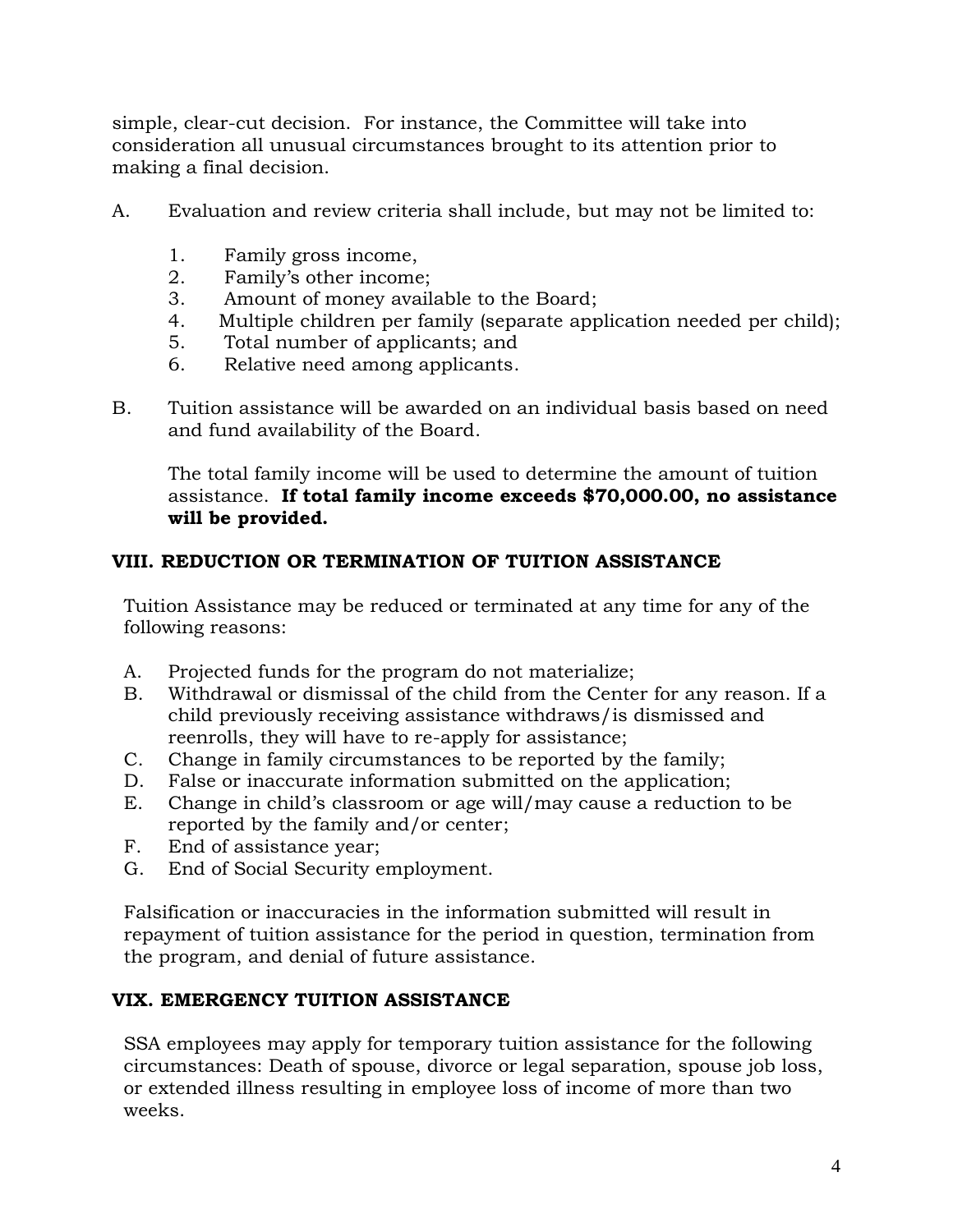#### **SSA BCDC TUITION ASSISSTANCE APPLICATION**

#### **PLEASE COMPLETE ALL INFORMATION AND ATTACH ALL REQUESTED DOCUMENTS**

\*\*Only one application per family is required. If you are applying for tuition assistance for more than one child in your family, please supply the requested information for each child on the same form.

#### **IDENTIFYING INFORMATION**

| 1. | Your Name                                          |                                                               |       |                                                                                |                        |
|----|----------------------------------------------------|---------------------------------------------------------------|-------|--------------------------------------------------------------------------------|------------------------|
|    |                                                    | (Last)                                                        |       | (First)                                                                        | (MI)                   |
| 2. |                                                    |                                                               |       |                                                                                |                        |
| 3. |                                                    |                                                               |       |                                                                                |                        |
| 4. |                                                    |                                                               |       | Home:                                                                          |                        |
| 5. | () Married / Remarried                             | Your Marital Status (check one):                              |       | () Separated () Unmarried (single, divorced, widowed)                          |                        |
| 6. |                                                    |                                                               |       | The month and year you were married, separated, divorced or widowed. ____/____ |                        |
| 7. |                                                    | If married / living with, name of spouse / significant other: |       |                                                                                | Month/Year             |
| 8. | Telephone number: Work: _________________<br>Home: |                                                               |       |                                                                                |                        |
|    | <b>Enrollment</b>                                  |                                                               |       |                                                                                |                        |
| 1. |                                                    | Child's Name:                                                 |       |                                                                                |                        |
|    |                                                    | (Last)                                                        |       | (First)                                                                        | (MI)                   |
|    | Birth Date:                                        | (Month)                                                       | (Day) | _____________________ Sex: ( ) Male ( ) Female<br>(Year)                       |                        |
|    |                                                    |                                                               |       |                                                                                |                        |
|    | Child's Name:                                      |                                                               |       |                                                                                |                        |
|    |                                                    | (Last)                                                        |       | (First)                                                                        | (MI)                   |
|    | Birth Date:                                        | (Month)                                                       | (Day) | (Year)                                                                         | Sex: () Male () Female |
|    |                                                    |                                                               |       |                                                                                |                        |
|    | Child's Name                                       |                                                               |       |                                                                                |                        |
|    |                                                    | (Last)                                                        |       | (First)                                                                        | (MI)                   |
|    | <b>Birth Date:</b>                                 |                                                               |       |                                                                                | Sex: () Male () Female |
|    |                                                    | (Month)                                                       | (Day) | (Year)                                                                         |                        |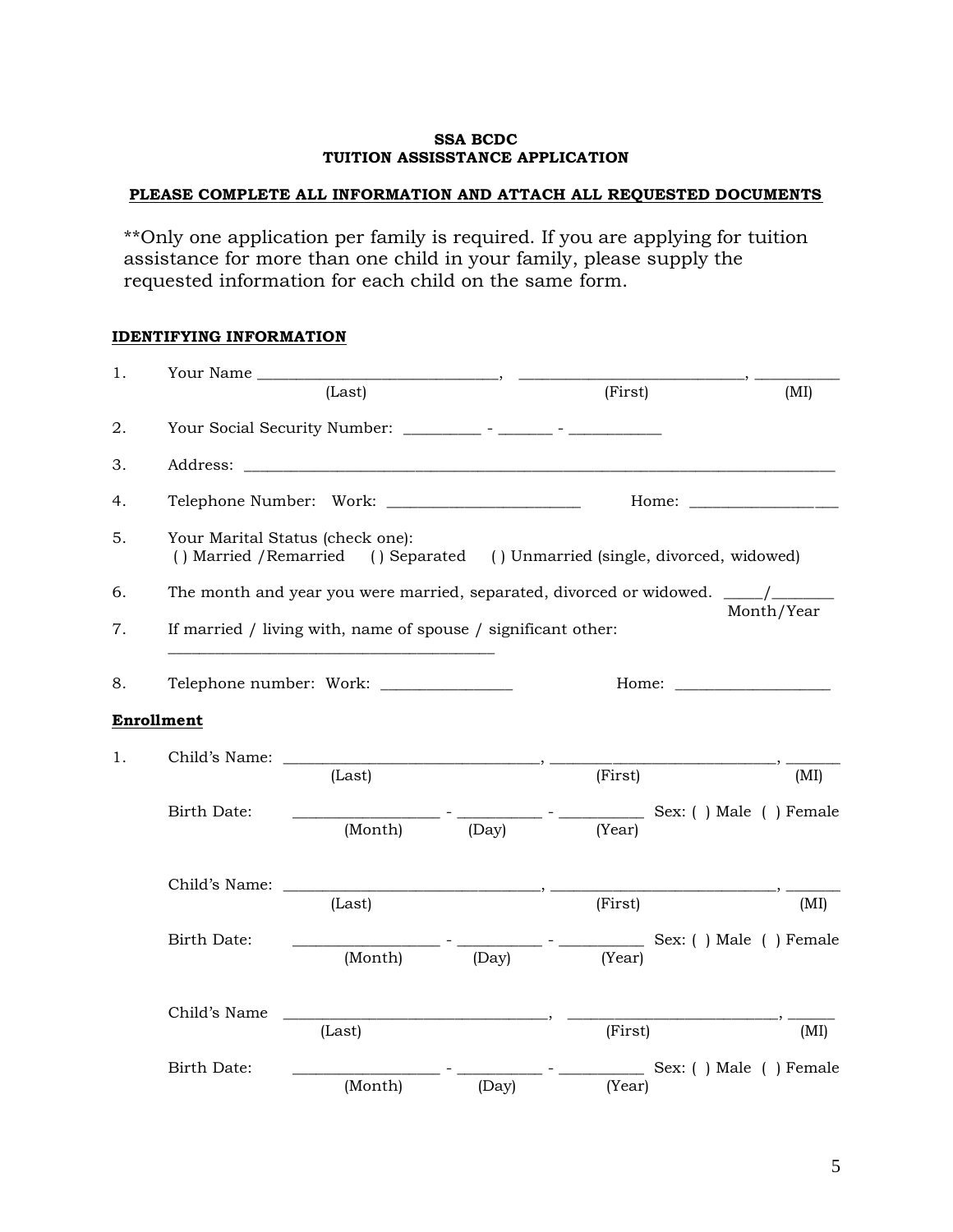| 2. | Have you filed an application for admission with the Center Director? |  |
|----|-----------------------------------------------------------------------|--|
|    | Is space available in the Center for your Child?                      |  |
|    |                                                                       |  |

- 3. Number of days child will attend Center: \_\_\_\_\_\_\_\_\_\_\_
- 4. When will child begin attending the Center? \_\_\_\_\_\_\_\_\_\_\_\_\_\_\_\_\_\_\_\_\_\_\_\_\_\_\_\_\_\_\_\_\_

#### **ANNUAL GROSS INCOME FOR HOUSEHOLD**

(Applicant must report total income which means combined gross household income.) \*\*\*\*\**If you have more than one job, please list the total amount of yearly salary you receive. For instance, if you make \$24,000 per year at one job, and you make \$10,000 per year on your second job, on the line that says "Your Salary" you would put \$34,000 per year.*

|                                                                          | Self          | Spouse/ Others                             |
|--------------------------------------------------------------------------|---------------|--------------------------------------------|
| Annual Gross Income of Applicant<br>(Use additional sheets if necessary) |               | $\frac{1}{2}$                              |
| <b>ALL OTHER ASSETS</b>                                                  |               |                                            |
| Savings Account(s):                                                      | $\frac{1}{2}$ |                                            |
| Checking Account(s):                                                     |               |                                            |
| Investment(s):                                                           |               | $\frac{1}{2}$                              |
| Properties:                                                              | $\frac{1}{2}$ | $\frac{1}{2}$                              |
| Stocks, Bonds, etc.                                                      | \$            | $\frac{1}{2}$                              |
| LIST ALL OTHER FORMS OF INCOME AND/OR ASSISTANCE                         |               |                                            |
| Social Security Benefits:                                                |               |                                            |
| For Child                                                                |               | $\qquad \qquad \, \text{\$} \qquad \qquad$ |
| Temporary aid to Needy Families<br>(TANF)                                | $\frac{1}{2}$ | $\frac{1}{2}$                              |
| Net rental income                                                        | $\frac{1}{2}$ | $\frac{1}{2}$                              |
| Section 8/HUD                                                            |               | $\qquad \qquad \$$                         |
| Food Stamps:                                                             | $\frac{1}{2}$ |                                            |
| Medical Assistance:                                                      | $\mathcal{S}$ | $\frac{1}{2}$                              |
| Other Childcare Subsidy for child you<br>are applying for                | $\mathbb{S}$  | $\frac{1}{2}$                              |
| Alimony:                                                                 | $\mathbb{S}$  | $\frac{1}{2}$                              |

Child Support Received for child for which you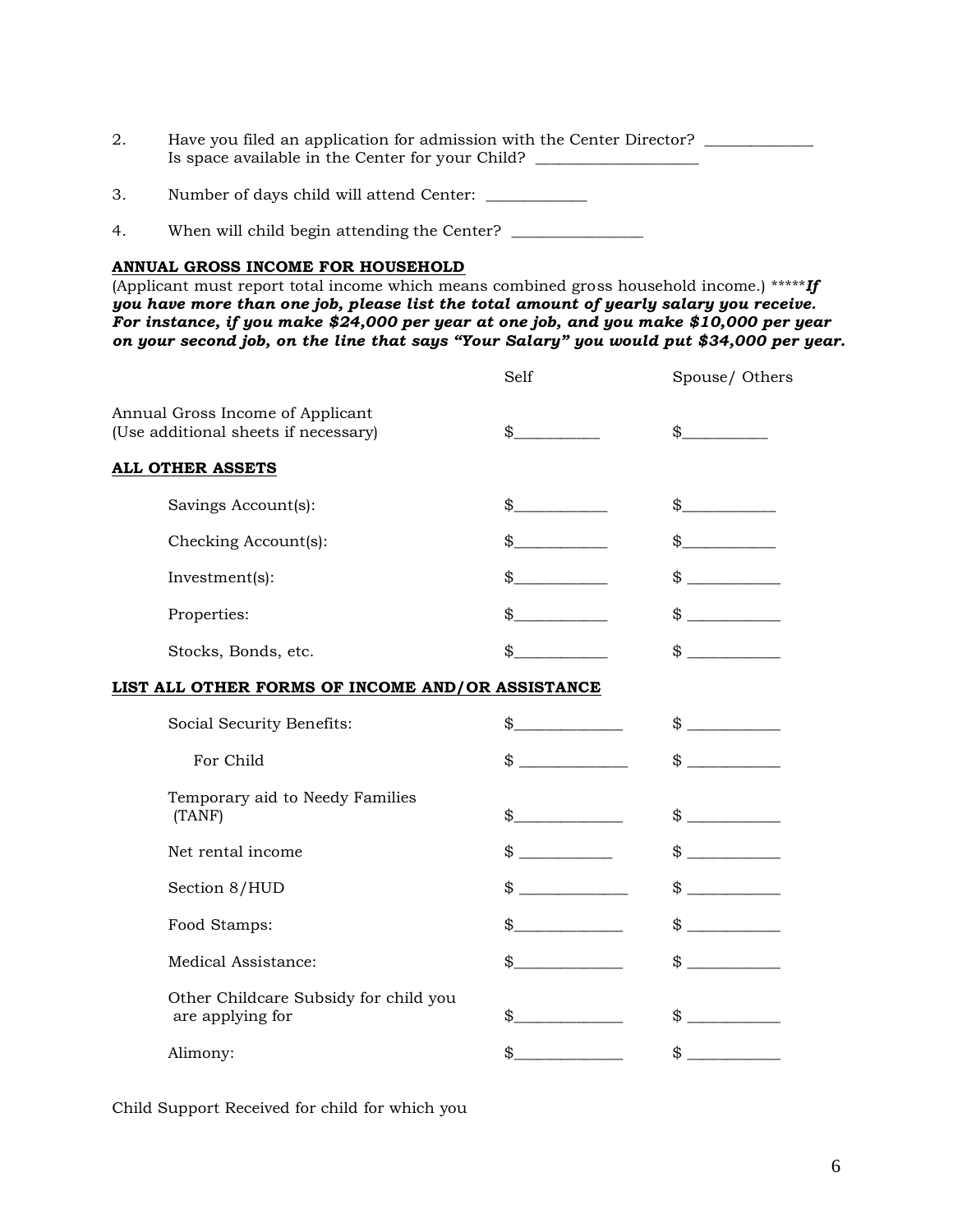| are applying:                                     | If you do not receive child support, please supply document of denial if applicable | \$. |                     | \$                                                                                                                                                                                                                                                                                                                  |
|---------------------------------------------------|-------------------------------------------------------------------------------------|-----|---------------------|---------------------------------------------------------------------------------------------------------------------------------------------------------------------------------------------------------------------------------------------------------------------------------------------------------------------|
| For Other Children                                |                                                                                     | \$  |                     | $\frac{1}{2}$                                                                                                                                                                                                                                                                                                       |
| Other income (list types):                        |                                                                                     |     |                     | $\frac{1}{2}$                                                                                                                                                                                                                                                                                                       |
|                                                   |                                                                                     |     |                     | $\frac{1}{2}$                                                                                                                                                                                                                                                                                                       |
|                                                   |                                                                                     |     | $\frac{1}{2}$       | $\qquad \qquad \$$                                                                                                                                                                                                                                                                                                  |
| <b>NUMBER OF PERSONS IN HOUSEHOLD</b>             |                                                                                     |     |                     |                                                                                                                                                                                                                                                                                                                     |
| How many people in your household? ______________ |                                                                                     |     |                     |                                                                                                                                                                                                                                                                                                                     |
| Please list below:                                |                                                                                     |     |                     |                                                                                                                                                                                                                                                                                                                     |
| Amount Contributed                                |                                                                                     |     |                     |                                                                                                                                                                                                                                                                                                                     |
| Name                                              | Relationship                                                                        | Age | Gross Annual Income | for Child                                                                                                                                                                                                                                                                                                           |
|                                                   | <u> 1989 - Johann Barbara, martin eta politikar</u>                                 |     |                     | $\updownarrow$ $\updownarrow$                                                                                                                                                                                                                                                                                       |
|                                                   |                                                                                     |     |                     | $\frac{1}{2}$ $\frac{1}{2}$ $\frac{1}{2}$ $\frac{1}{2}$ $\frac{1}{2}$ $\frac{1}{2}$ $\frac{1}{2}$ $\frac{1}{2}$ $\frac{1}{2}$ $\frac{1}{2}$ $\frac{1}{2}$ $\frac{1}{2}$ $\frac{1}{2}$ $\frac{1}{2}$ $\frac{1}{2}$ $\frac{1}{2}$ $\frac{1}{2}$ $\frac{1}{2}$ $\frac{1}{2}$ $\frac{1}{2}$ $\frac{1}{2}$ $\frac{1}{2}$ |
|                                                   |                                                                                     |     |                     | $\frac{1}{2}$ $\frac{1}{2}$ $\frac{1}{2}$ $\frac{1}{2}$ $\frac{1}{2}$ $\frac{1}{2}$ $\frac{1}{2}$ $\frac{1}{2}$ $\frac{1}{2}$ $\frac{1}{2}$ $\frac{1}{2}$ $\frac{1}{2}$ $\frac{1}{2}$ $\frac{1}{2}$ $\frac{1}{2}$ $\frac{1}{2}$ $\frac{1}{2}$ $\frac{1}{2}$ $\frac{1}{2}$ $\frac{1}{2}$ $\frac{1}{2}$ $\frac{1}{2}$ |
|                                                   |                                                                                     |     |                     | $\updownarrow$ $\updownarrow$                                                                                                                                                                                                                                                                                       |
|                                                   |                                                                                     |     |                     | $\mathbb S$ $\mathbb S$                                                                                                                                                                                                                                                                                             |
|                                                   |                                                                                     |     |                     | $\updownarrow$ $\updownarrow$                                                                                                                                                                                                                                                                                       |
|                                                   |                                                                                     |     |                     | $\updownarrow$ $\updownarrow$                                                                                                                                                                                                                                                                                       |
|                                                   |                                                                                     |     |                     | $\updownarrow$ $\updownarrow$                                                                                                                                                                                                                                                                                       |

#### Amount of income (i.e., room & board) received from those living in household:

Whom Amount  $\overbrace{\hspace{2.5cm}}$   $\overbrace{\hspace{2.5cm}}$   $\overbrace{\hspace{2.5cm}}$   $\overbrace{\hspace{2.5cm}}$   $\overbrace{\hspace{2.5cm}}$   $\overbrace{\hspace{2.5cm}}$  $\begin{tabular}{c} 1.5cm & 1.5cm & 1.5cm & 1.5cm & 1.5cm & 1.5cm & 1.5cm & 1.5cm & 1.5cm & 1.5cm & 1.5cm & 1.5cm & 1.5cm & 1.5cm & 1.5cm & 1.5cm & 1.5cm & 1.5cm & 1.5cm & 1.5cm & 1.5cm & 1.5cm & 1.5cm & 1.5cm & 1.5cm & 1.5cm & 1.5cm & 1.5cm & 1.5cm & 1.5cm & 1.5cm & 1.5cm & 1.5cm & 1.5cm & 1.5cm & 1$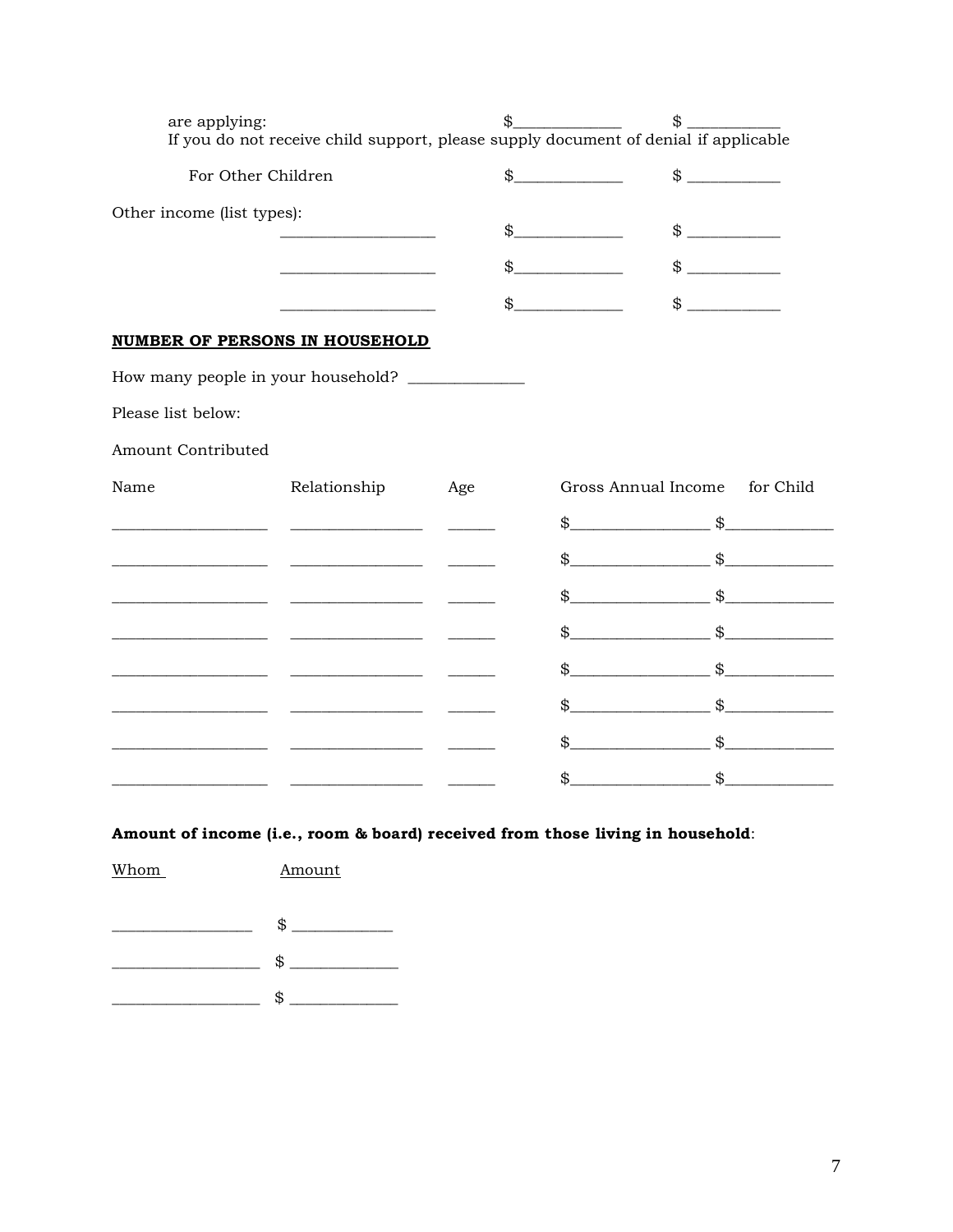Is there any other source/individual that contributes to the support/care of this child (i.e., employer tuition assistance program)?

|                 | If yes, whom and amount:                                                                                                                                                                                                                                                                                                                                                                                                                                                |                                  |                      |  |  |  |
|-----------------|-------------------------------------------------------------------------------------------------------------------------------------------------------------------------------------------------------------------------------------------------------------------------------------------------------------------------------------------------------------------------------------------------------------------------------------------------------------------------|----------------------------------|----------------------|--|--|--|
|                 | (Whom)                                                                                                                                                                                                                                                                                                                                                                                                                                                                  |                                  | (Amount)             |  |  |  |
| <b>EXPENSES</b> |                                                                                                                                                                                                                                                                                                                                                                                                                                                                         |                                  |                      |  |  |  |
| 1.              | How much are you currently paying for child care per month for enrolled child?<br>\$<br>For other children:                                                                                                                                                                                                                                                                                                                                                             |                                  | $\frac{1}{\sqrt{2}}$ |  |  |  |
| 2.              | How much can you pay for child care per month at this time<br>$\frac{1}{2}$                                                                                                                                                                                                                                                                                                                                                                                             |                                  |                      |  |  |  |
| 3.              | How much tuition assistance are you requesting?<br>\$                                                                                                                                                                                                                                                                                                                                                                                                                   |                                  |                      |  |  |  |
| 4.              | Explain why you cannot pay the full fee:                                                                                                                                                                                                                                                                                                                                                                                                                                |                                  |                      |  |  |  |
|                 |                                                                                                                                                                                                                                                                                                                                                                                                                                                                         |                                  |                      |  |  |  |
|                 |                                                                                                                                                                                                                                                                                                                                                                                                                                                                         |                                  |                      |  |  |  |
|                 |                                                                                                                                                                                                                                                                                                                                                                                                                                                                         |                                  |                      |  |  |  |
|                 |                                                                                                                                                                                                                                                                                                                                                                                                                                                                         |                                  |                      |  |  |  |
| 5.<br>If yes:   | Will you be able to pay more in the future?<br>When? $\frac{1}{\sqrt{1-\frac{1}{2}}}\frac{1}{\sqrt{1-\frac{1}{2}}}\frac{1}{\sqrt{1-\frac{1}{2}}}\frac{1}{\sqrt{1-\frac{1}{2}}}\frac{1}{\sqrt{1-\frac{1}{2}}}\frac{1}{\sqrt{1-\frac{1}{2}}}\frac{1}{\sqrt{1-\frac{1}{2}}}\frac{1}{\sqrt{1-\frac{1}{2}}}\frac{1}{\sqrt{1-\frac{1}{2}}}\frac{1}{\sqrt{1-\frac{1}{2}}}\frac{1}{\sqrt{1-\frac{1}{2}}}\frac{1}{\sqrt{1-\frac{1}{2}}}\frac{1}{\sqrt{1-\frac{1}{2}}}\frac{1}{\$ | ) Yes<br>How much? $\frac{1}{2}$ | ) No                 |  |  |  |

**PLEASE NOTE:** Evidence of your income must accompany this application. Evidence must consist of copies of the most recent W2s and the latest income tax returns for all income earners in the child(ren)'s household. If there are two separate returns filed in your household, both returns must be submitted with this application. Plus copies of pay/earnings statements from every job for the last two pay periods from each person contributing to the household and/or child.

Do you wish to have your W2s and tax return copy(ies) returned to you or destroyed once your evaluation is completed?

Please attach to this application a statement indicating any additional reasons or circumstances that you may wish to have considered. Special attention should be given to explaining unusual circumstances.

|                         |                  |  | ------------------------DO NOT WRITE BELOW THIS LINE---------------------------- |
|-------------------------|------------------|--|----------------------------------------------------------------------------------|
| Date:                   | Approval: YES NO |  | Rate:                                                                            |
| Reason for Disapproval: |                  |  |                                                                                  |

Signature of Committee: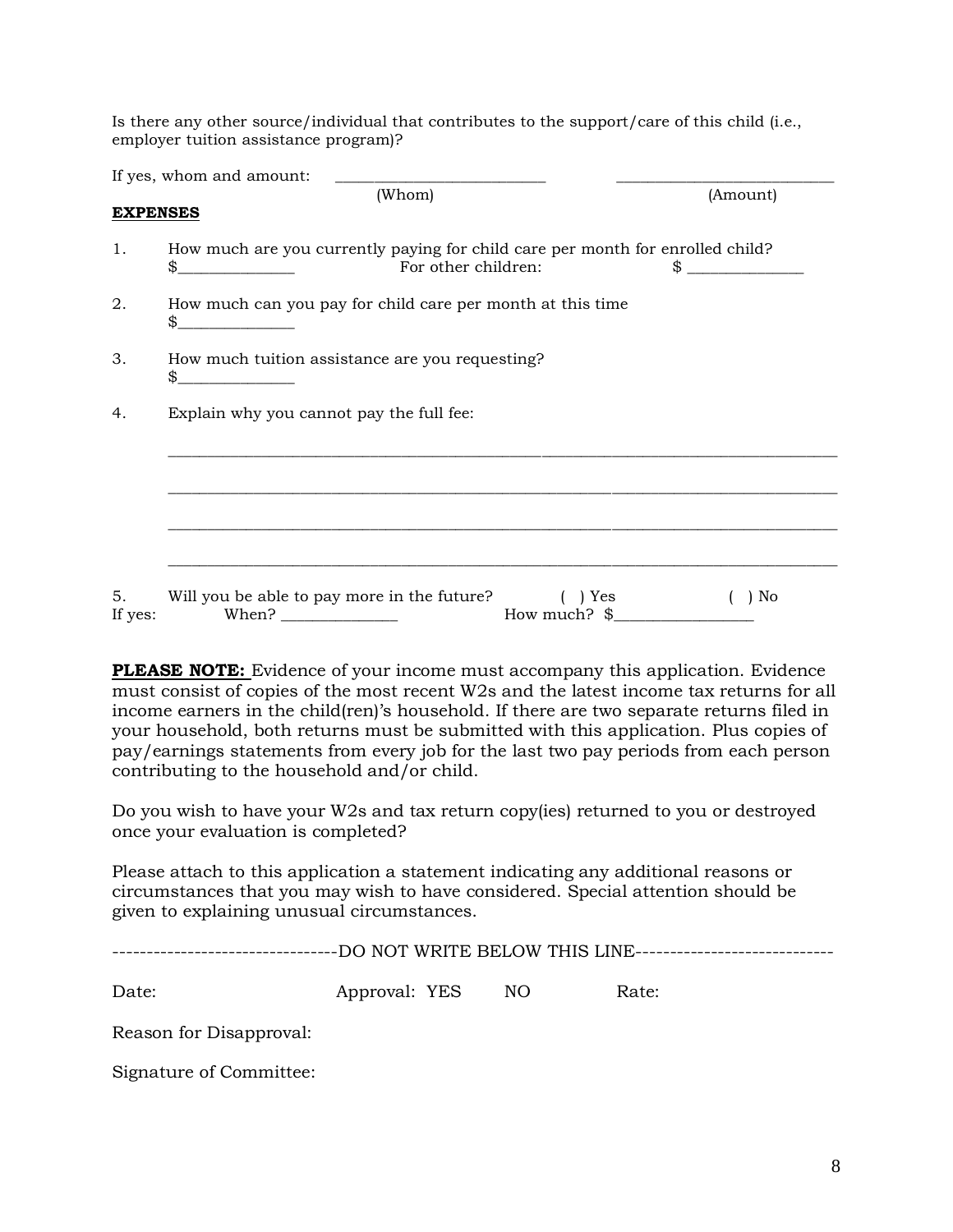*I/We state that everything I/we have stated in this application is correct to the*  best of my/our knowledge and that I/we have provided a complete listing of *my/our income, debts, and obligations. I will notify the Chairperson of the Tuition Assistance Committee within 30 days if any of this information changes. I understand that falsification of the information submitted will result in repayment for the period in question, cancellation of assistance and will also result in denial of future assistance.*

*\_\_\_\_\_\_\_\_\_\_\_\_\_\_\_\_\_\_\_\_\_\_\_\_\_\_\_\_\_ \_\_\_\_\_\_\_\_\_\_\_\_\_\_\_\_\_\_\_*

 $\overline{\phantom{a}}$  , and the contract of the contract of the contract of the contract of the contract of the contract of the contract of the contract of the contract of the contract of the contract of the contract of the contrac

Mother/Guardian's Signature Date

Father/Guardian's Signature Date